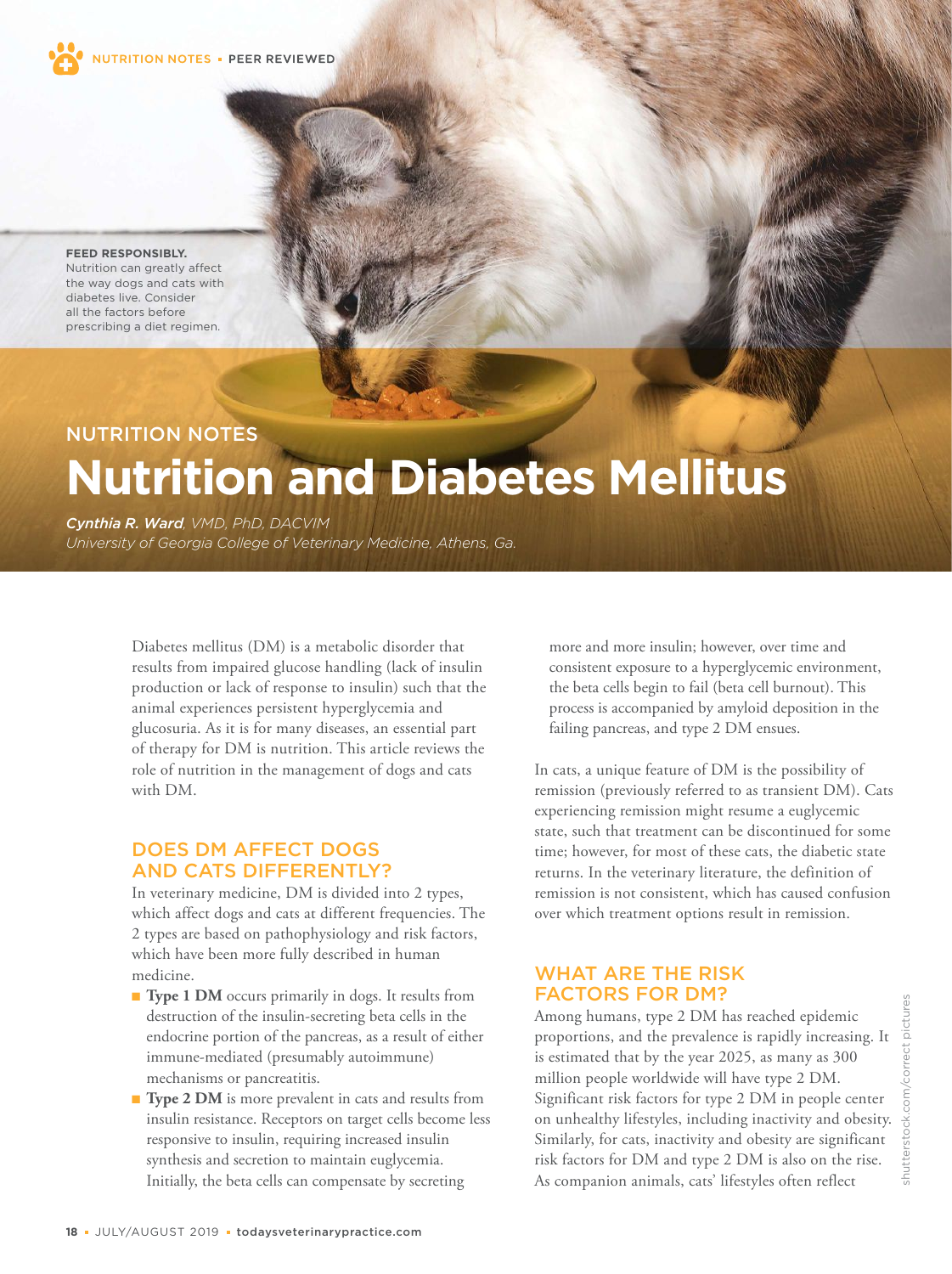those of the people they live with, enabling the cats to enjoy a sedentary life with access to excess calories. Many cats are kept indoors and lack access to activity. In addition, because cats often prefer to graze—eating small amounts of food throughout the day—many people keep dry food available for their cats to consume ad libitum. This combination of a sedentary lifestyle and constant access to calorie-dense dry food contributes to obesity in cats, which can then result in the development of type 2 DM.

#### WHAT DIET REGIMEN SHOULD I RECOMMEND FOR MY DIABETIC PATIENTS?

After a diagnosis of DM has been made, affected dogs and cats should be fed twice a day, when they receive their insulin injection. This regimen helps ensure that the animal eats enough to use the exogenous insulin. At 4 to 8 hours after injection, when the insulin is working, the animal may have a snack; however, clients should control the animal's calorie consumption to avoid weight gain. The daily caloric requirement, especially for overweight animals, should be divided into the requisite meals and snacks. For cats, rather than trying to change their preference for grazing (an exercise in futility), work with the client to develop an optimal feeding strategy. Most diabetic cats can do well with insulin injections and food left out for grazing. If possible, the cat's caloric requirements should be divided into 2 meals per day and the cat should be allowed to nibble on the food throughout the day.

### WHAT FOOD SHOULD I RECOMMEND FOR MY DIABETIC PATIENTS?

For dogs with DM, the optimal diet is high in insoluble fiber. This diet controls glucose absorption from the gut and minimizes postprandial hyperglycemic peaks. For optimal DM control, clients are instructed to feed and give the dog insulin twice daily. As the insulin begins to be absorbed after injection, it should allow the glucose absorbed from the food to be used or stored appropriately. A high-fiber diet also helps the dog lose weight, which can have a beneficial impact on DM control. Food choices for diabetic dogs are much less important than those for cats. For dogs, it is more important that they eat regularly than be strictly limited to certain foods.

For cats with DM, diet is much more important and can significantly affect DM control. For these obligate carnivores, the optimal diet contains 12% metabolizable energy (ME) of carbohydrates. In addition, to prevent loss of lean body mass, a highprotein diet with at least 40% ME protein is recommended. There are many prescription diets on the market that have a low carbohydrate load and are formulated especially for cats. If clients will not purchase prescription low-carbohydrate diets, they can feed nonprescription canned foods; besides being generally less calorie dense, canned cat food also tends to be lower in carbohydrates. For diabetic cats in whom DM is stable and serum blood glucose is less than 300 mg/dL, a low-carbohydrate diet may be tried initially before insulin therapy to determine if remission can be achieved. However, if diet alone does not lead to euglycemia in 2 to 4 weeks, insulin therapy should be started. Insulin therapy should also be initiated if the cat is ketotic, even if eating and drinking normally.

### WHAT IF THE DIABETIC PATIENT WILL NOT EAT?

Anorexia can lead to ketosis, which is an emergency situation. Ketosis is a metabolic condition resulting from an increased concentration of ketone bodies, which cause hyperosmolality and acidosis and can lead to a rapid decline in clinical condition. Ketosis occurs when the body's balance of insulin and glucagon is altered, either from decreased insulin or increased glucagon in the bloodstream. Because one cannot remove glucagon from the system, supplementing with insulin is the best way to reverse the abnormal insulin:glucagon ratio and treat ketosis. The rule of thumb is that ketosis indicates that the patient needs more insulin. Conversely, abrupt withdrawal of insulin can alter the insulin:glucagon ratio and result in development of ketone bodies. Therefore, if a diabetic animal will not eat, it should be given half its normal insulin dose to prevent ketosis. Doing so will usually *not* result in hypoglycemia. If the animal continues to not eat well, it should be taken to the veterinarian to check for ketosis, hypoglycemia, or concurrent disease.

#### WHAT IS THE OPTIMAL FOOD FOR THE DIABETIC ANIMAL WITH A COMORBID CONDITION?

Some DM patients have a concurrent disease and would benefit from feeding recommendations other than those for DM alone. For these patients, the food choice should be based on which disease would benefit the most from nutritional intervention.